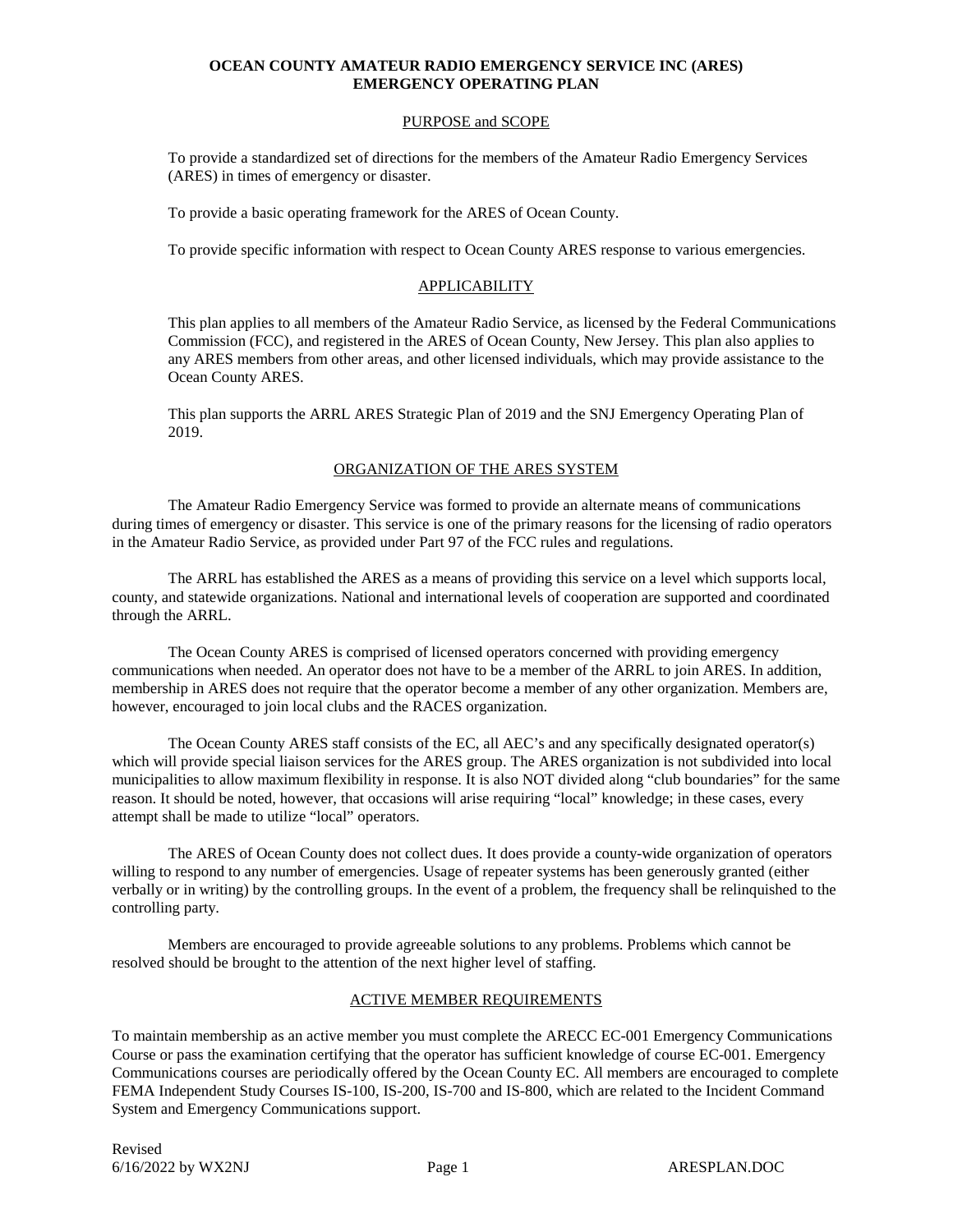#### OPERATION OF THE OCEAN COUNTY ARES

The ARES system shall have three (3) levels of operation.

- 1) **STANDBY**: The first level of operation is in effect during non-emergency times. No nets are in progress and everyday life takes precedence. Minor problems or localized emergencies, such as traffic accidents, may be handled at this level without activation of the ARES.
- 2) **ALERT**: The second level of operation may be requested in response to a local agency request and is automatically assumed to be in effect during net operations unless otherwise noted. It is also automatically in effect during the following:

Hurricane Force Winds and/or Storm Surge Forest Fire in Ocean County Section Emergency Test (SET)

At the Alert level, operators are requested to monitor their local frequencies for possible activation, or to participate in operations for practice. Nets may be established at this level for administration purposes, but should not remain established for greater than one (1) hour. If necessary, a check-in/recheck schedule should be implemented instead of continuous operation. See Net Check/Recheck Procedure on Page 5.

3) **ACTIVATION**: The highest level of operation. At least one (1) full-time ARES net is in operation. Members may be operating with, or in support of, other volunteer organizations (such as the Red Cross or Salvation Army), local municipalities, or state and federal emergency management groups (such as the Federal Emergency Management Agency - FEMA). Members may be operating as liaison stations to other ARES or RACES groups or designated communications function (such as MARS, the Military Affiliated Radio System).

Activation shall automatically occur for the following:

Activation of Red Cross Shelters ANY state of emergency declared at state, county, or municipal level

When activated, members should expect to operate for extended periods (i.e. greater than one hour) and should be prepared to operate in shifts, if necessary.

When activated, members should deploy as directed with the assumption that they must be completely self-sufficient. This means all necessary equipment, tools, food, clothing, etc., should either be brought with the operator or by another member of a team.

It should be noted that above all, FLEXIBILITY in operation should remain as a top priority for all radio operators. Training and drills may only cover a small number of the problems which may occur during "the real thing." Operational capabilities on more than one band or mode, or the ability to operate without commercial power for extended periods tend to become necessary features of radio operators in communication emergencies.

HOWEVER, this does not mean an operator without some, or all, of these capabilities would be unusable. Operators may be teamed up with others, or work in shifts to enable around-the-clock operations.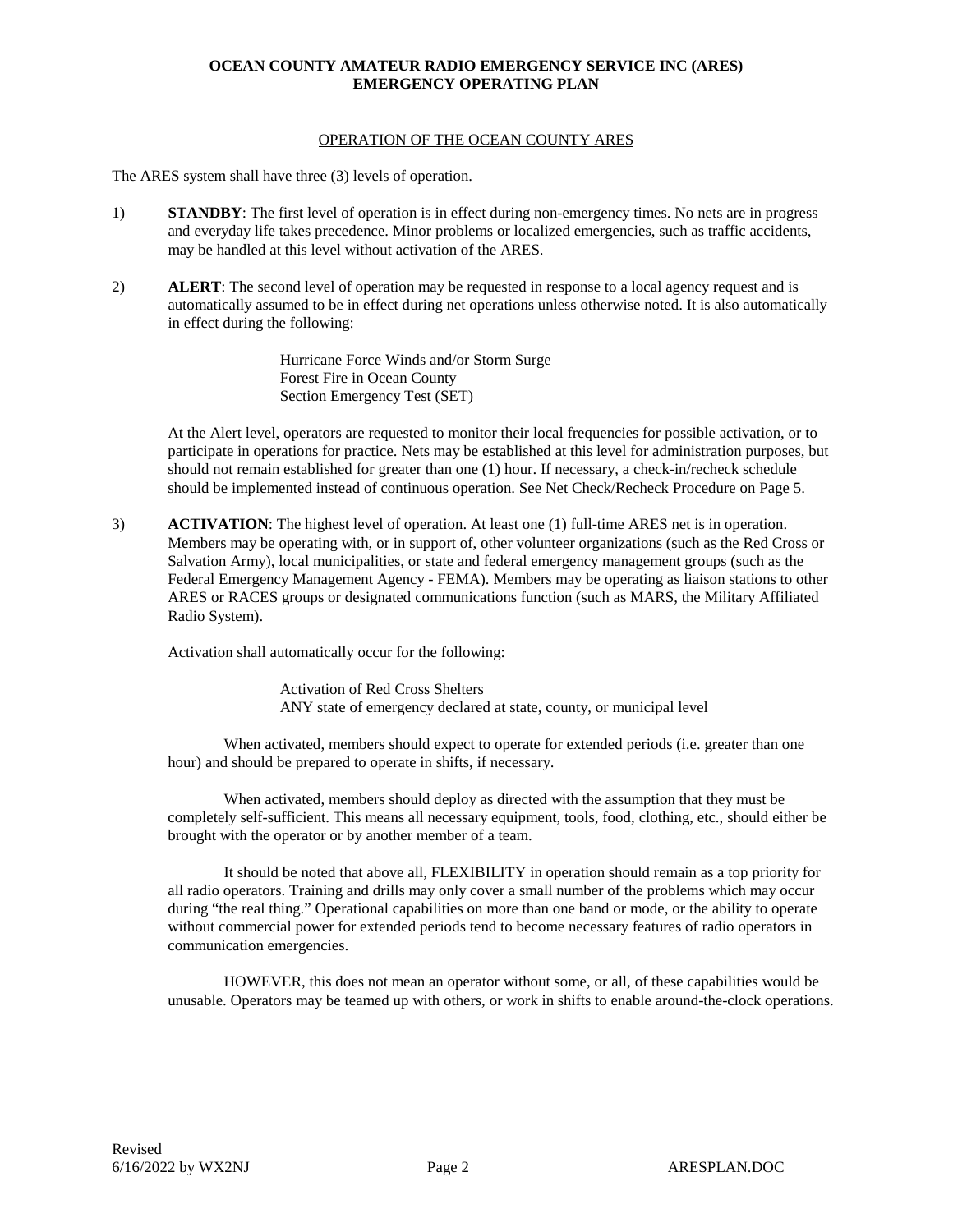#### OCEAN COUNTY ARES NET OPERATION

The Ocean County ARES holds regularly scheduled net sessions for the training of its membership. The net is also used for the exchange of information with respect to emergency management and amateur radio. The net will also handle message traffic into and out of the Ocean County area.

The ARES net is held every Wednesday, unless previously scheduled otherwise to avoid operations during holiday periods. The net commences at 2030 hours (8:30 p.m. local time) and lasts for approximately 30 minutes. The net is held each first and third Wednesday on the Secondary North Repeater and each second and forth Wednesday on the Primary North Repeater.

If prior to or during a net the repeater is found to be inoperable, the following procedure should be followed:

- IF The repeater is not responding to input signals and the output frequency is clear of interference:
- THEN The net control station should start or continue the net on the output frequency (simplex) of the repeater with the appropriate PL. The net control station will probably have to increase power to reach as many stations as possible. If all stations cannot be reached, operations should be moved to an alternate repeater frequency. An attempt to relay this information to stations out of range of the net control station should be made as required by adjacent stations. At least one station will be designated to remain on the original repeater output frequency for at least 10 minutes to direct future traffic to the proper frequency.
- IF The repeater output is activated as a silent dead carrier or would otherwise cause interference to a station attempting to transmit on the repeater output frequency:
- THEN The net control station and all other stations should transfer operations to the PRIMARY FM simplex frequency. The net control station will probably have to increase power to reach as many stations as possible. If all stations cannot be reached, operations should include required relays to reach as many stations as possible.

Common sense must prevail in these types of situations. If the net is not found on the Primary repeater or primary FM simplex frequencies, then the secondary frequencies should be investigated for activity.

In the event of a major disaster, net operations may require the use of additional repeaters and bands. Follow the directions of the NCS. The NCS may need multiple nets to get established, each having its own NCS with a liaison station assigned for coordination with the main Ocean County net.

It is recommended that all operators become familiar with the net call-up procedural guidelines (on the following page). Stations assigned as liaisons should have the ability to rapidly shift frequencies to provide quick information transfers between nets. Liaison stations should also have a working knowledge of the nets to which they are assigned.

For multiple nets, the following guidelines are provided:

- 1. The primary Ocean County net becomes an administrative net for ARES staff and liaison stations.
- 2. At least one net should be set up for message handling.
- 3. At least one net should be set up to support shelter operations and provide secondary communications for the shelters.
- 4. At least one tactical net should be established at the scene of the disaster to provide timely reports and provide back-up communications for vital requests.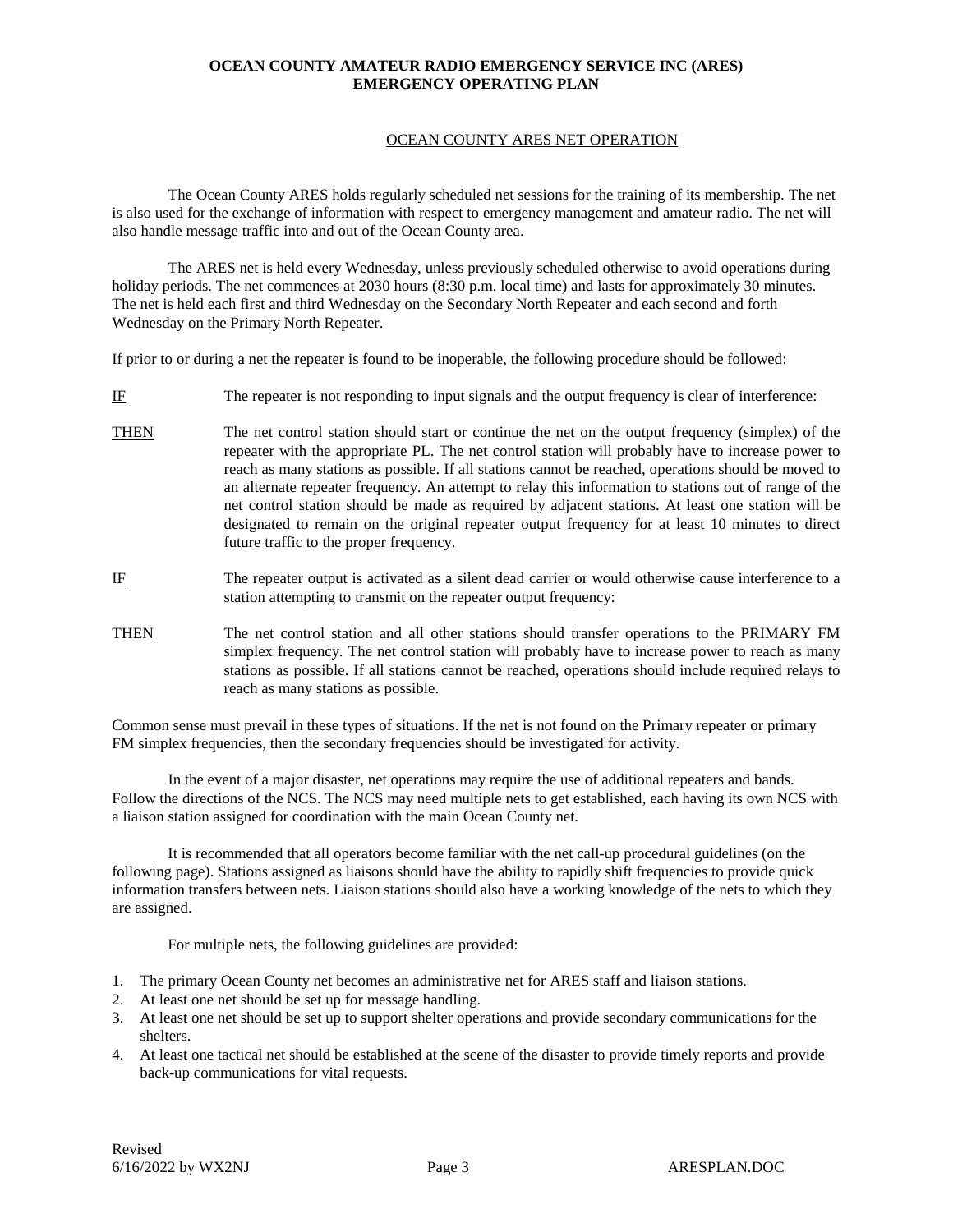#### DEFINITIONS

ARRL: The American Radio Relay League (ARRL) is a nation-wide organization of amateur radio operators and like-minded individuals, dedicated to "the promotion and advancement of the radio art." It is also the United States representative in the International Telecommunications Union. The "League" also provides many services for its membership, including the support of the Field Services Division which contains the Amateur Radio Emergency Service.

ARES: The Field Service organization of the ARRL devoted to providing communications on a voluntary basis during disasters and emergencies. Communication may be provided on any frequencies designated for the Amateur Radio Service, as authorized within the class of license held by the individual operators.

RACES: The Radio Amateur Civil Emergency Service (RACES) is a registered group of licensed operators, Technician Class or higher and 18 years of age or older, operating on specifically assigned frequencies under the direction of specified government bodies. In New Jersey, the Attorney General's Office has assigned the State Police as the Emergency Management governing body. RACES operation is very structured, being specified in FCC Part 97 and the New Jersey Statewide RACES Plan. Local planning may also apply.

#### **IMPORTANT NOTE: If RACES has been activated, it shall be given complete control of ALL frequencies as required. ARES shall assist RACES only if directed to do so by competent authority.**

EMERGENCY: An event where additional communications are needed to assist or protect the general public; however, the event is controllable at the local or county level (e.g. forest fire).

DISASTER: An event where communications are required for an extended period, where primary communications have been lost or are overloaded. Disasters are not dealt with locally, and outside assistance is usually requested (e.g. hurricane).

SKYWARN: An emergency organization of concerned citizens, including radio operators, trained in severe weather spotting and reporting (initially used for tornado early warning nets) by the National Weather Service.

NCS: The Net Control Station (NCS) is the operator responsible for the proper operation and control of any net to which that operator has been assigned. This operator is also responsible for assigning liaison stations as needed.

TRAFFIC: Any message, whether formal or informal, handled via amateur radio frequencies. Usually, message formats for formal traffic will follow the guidelines established by the ARRL to maintain uniformity.

SEC: The Section Emergency Coordinator (SEC) is the individual appointed by the Field Services Section Manager (SM) to coordinate the ARES members for the entire section. The Southern New Jersey (SNJ) section consists of the following counties:

| ATLANTIC     | <b>BURLINGTON</b> | <b>CUMBERLAND</b> |
|--------------|-------------------|-------------------|
| CAPE MAY     | <b>CAMDEN</b>     | <b>GLOUCESTER</b> |
| <b>OCEAN</b> | <b>MERCER</b>     | <b>SALEM</b>      |

DEC: The District Emergency Coordinator (DEC) is an individual appointed by the SEC to oversee specific emergency concerns, assist the SEC, and/or coordinate a specific number of Emergency Coordinators. In SNJ, one DEC is appointed to coordinate SKYWARN activities within the section and to act as a liaison to the National Weather Service. Liaison stations to other communication groups, such as the MARS and CAP, are also appointed as DEC's.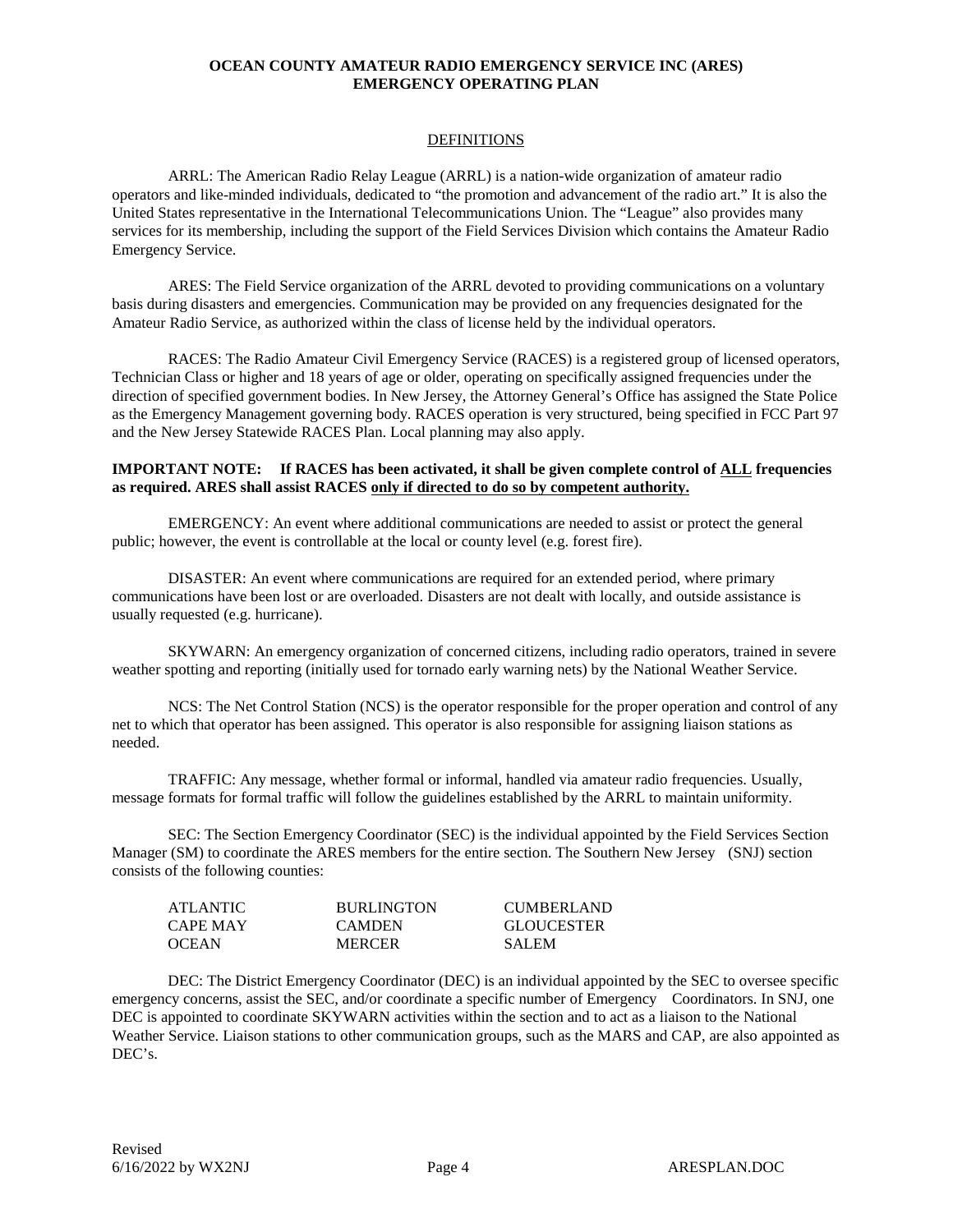EC: The Emergency Coordinator (EC) is the individual appointed by the SEC to coordinate ARES members in a given jurisdiction. In the SNJ section, each county has one EC assigned to coordinate ARES activities in each county.

AEC: The Assistant EC is an individual appointed by the EC to act as their assistant in all matters (or as directed), and act as the EC in their absence. The AEC may also be assigned as a specific liaison or used to coordinate ARES functions within smaller defined areas as directed by the EC.

#### Net Check/Recheck Procedure

During an ALERT condition, rather than activating nets for 24-hour periods, the following procedure shall be used:

At the hour of 0600, 0900, 1200, 1500, 1800 and 2100, ARES Leadership shall man the NORTH1 Repeater (449.825 MHz) for 15 minutes and distribute important information and make available the opportunity for operators to inquire about conditions. ARES Leadership shall log all contacts on an ICS-309 form and submit to the EC for record keeping.

At the half-hour of 0630, 0930, 1230, 1530, 1830 and 2130, ARES Leadership shall man the SOUTH1 Repeater (146.700 MHz) for 15 minutes and distribute important information and make available the opportunity for operators to inquire about conditions. ARES Leadership shall log all contacts on an ICS-309 form and submit to the EC for record keeping.

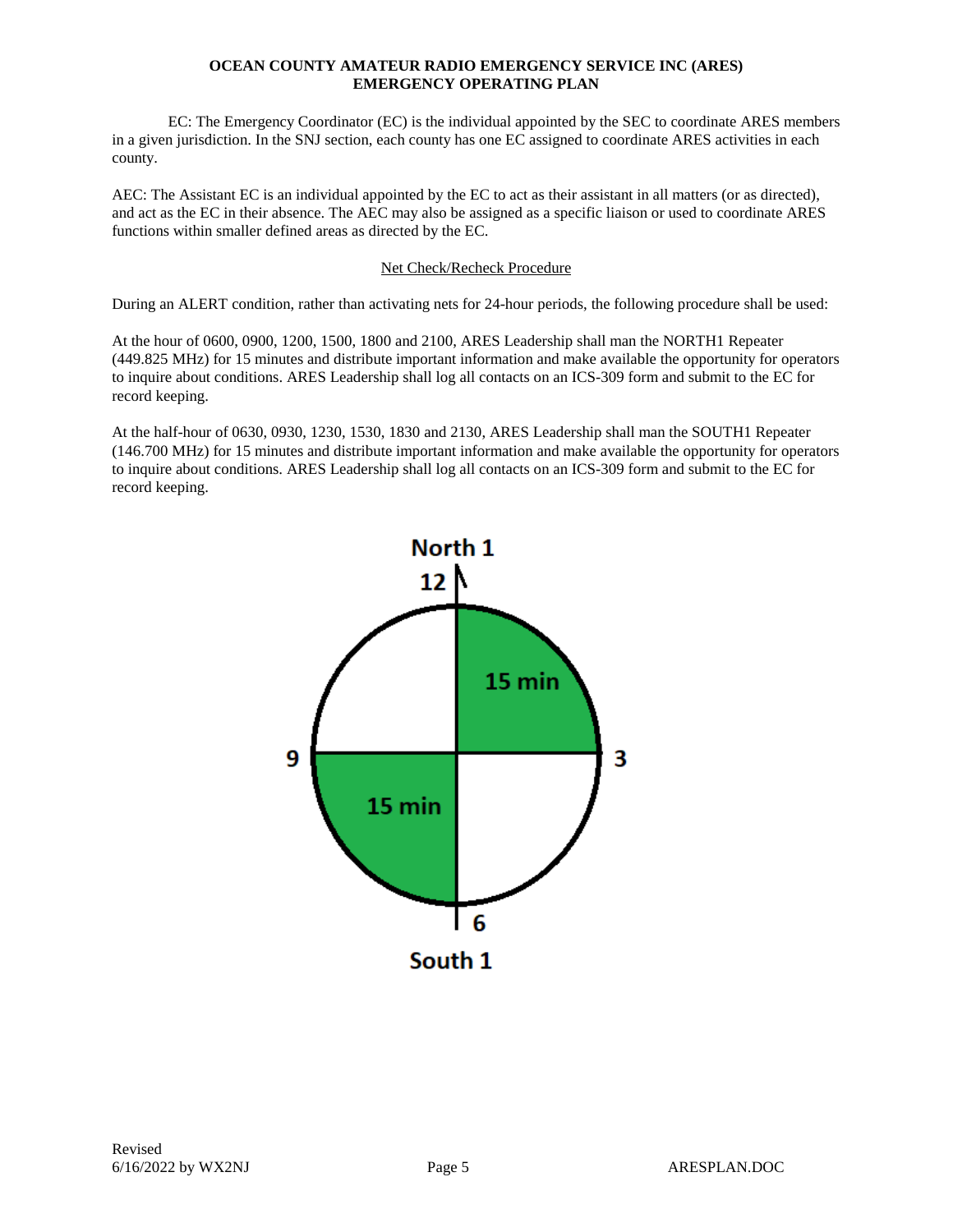#### TRAINING NET OPERATING PROCEDURE

This is <CALLSIGN> calling the Ocean County ARES Net. Calling the Ocean County ARES Net. Calling the Ocean County Amateur Radio Emergency Service Net. This is <CALLSIGN IN PHONETICS>. My name is <FIRST NAME> and I'm located in <TOWN>, New Jersey. This is a directed net. Stations should not break the net unless they have an emergency situation or have priority traffic. Stations with such traffic, please call now.

[OK - recognize] or [Hearing none]

Are there any stations with routine traffic, stations with traffic and traffic only? Please call now.

[OK – recognize] or [Hearing none]

This is <CALLSIGN> for the Ocean County ARES Net looking for check-ins with or without traffic. You need not be a member of ARES to participate. All participating stations are reminded to keep a list of all check-ins which includes the callsign and name of each operator. Additionally, participating stations should frequently check the repeater input frequency for any stations which may not key the repeater and relay this info to net control when requested.

When checking in please state your **callsign**, **name**, **location**, and your **source of power** (commercial, battery, generator, solar, etc). Please use phonetics when first announcing your callsign so all stations can accurately record it.

Any mobile station interested in joining the net, please call now. OK – Recognize (list stations). Any more mobile check-ins?

Any station with a callsign beginning with "A", please call now. OK – Recognize (list stations). Any more "A" check-ins?

Any station with a callsign beginning with "K", please call now. OK – Recognize (list stations). Any more "K" check-ins?

Any station with a callsign beginning with "N", please call now. OK – Recognize (list stations). Any more "N" check-ins?

Any station with a callsign beginning with "W", please call now. OK – Recognize (list stations). Any more "W" check-ins? Any relays?

Any station interested in joining the net, no matter what prefix, please call now. OK – Recognize (list stations). Any more check-ins? Any relays?

[Conduct training and other business asking each station if they have anything for the net. Give priority to mobile stations]

This has been the regularly scheduled session of the Ocean County ARES Net. Thanks to all that checked in and contributed to the net. Thanks to the:

[835 Users Group and Office of Emer Management for allowing us to use the WU2E repeater]

or

[Ocean County ARES for allowing us to use the WA2RES repeater]

This is <CALLSIGN> closing the ARES Net on or about hours. <CALLSIGN> Out.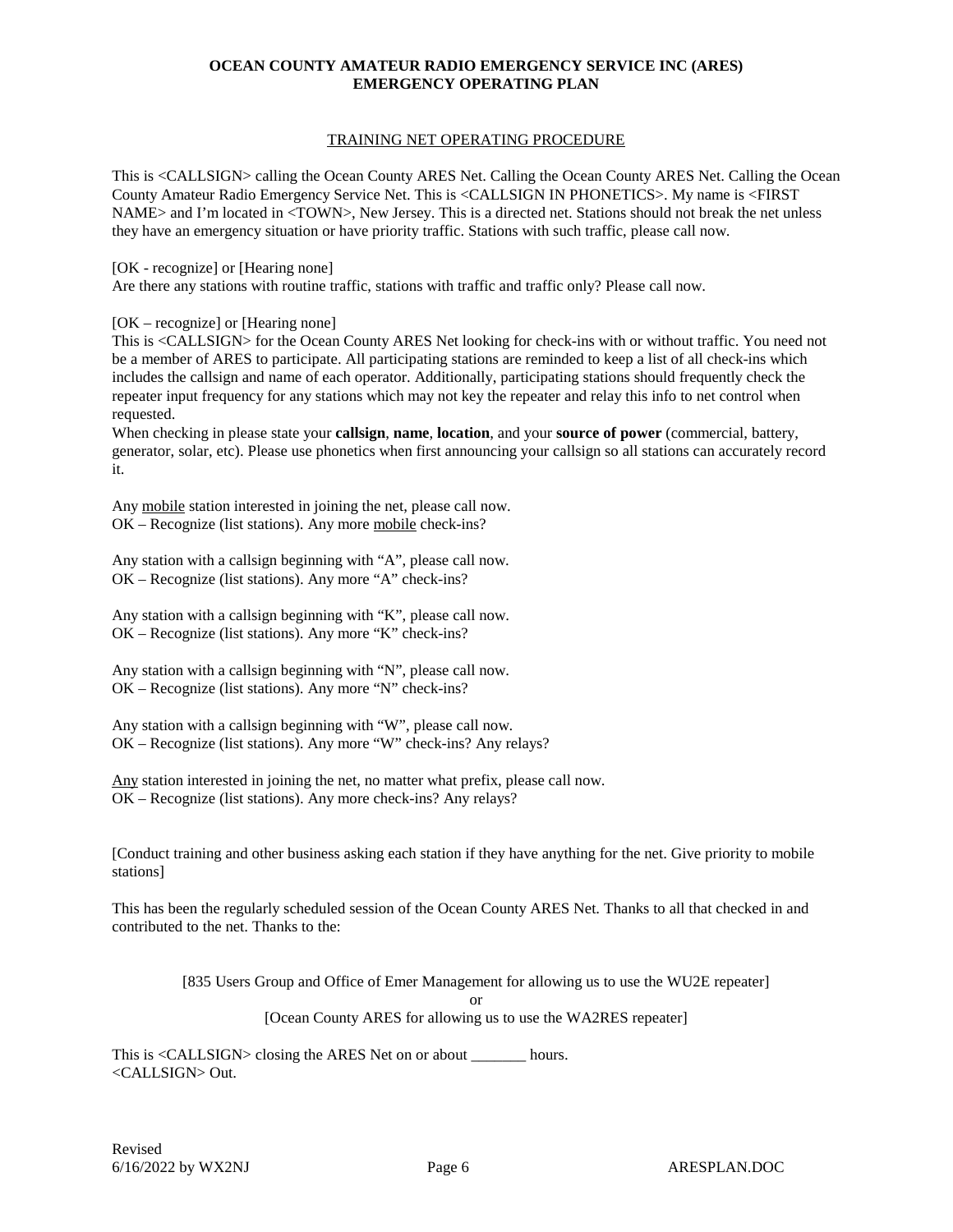#### EMERGENCY NET CALL UP

**"This is (callsign). Attention all stations on frequency. Please stand by for emergency traffic. Attention all stations on frequency. Please stand by for emergency traffic. This is (a drill / an actual emergency). This is (callsign)."**

Wait 5 to 10 seconds

**"Attention all stations on frequency. This is (callsign), net control station for the Ocean County ARES net. This is (a drill / an actual emergency). This is a directed net. All stations not connected with the emergency are asked to please stand by. All member stations are asked to stay on frequency until the close of the net. Please give your current availability status when you are polled during roll call."**

Wait 5 to 10 seconds

#### **" The communications services of the ARES Team is requested by (requesting agency). There is (very brief description and location of the incident). All stations stand by for roll call."**

Follow a roll call of active members from the OCEAN COUNTY ARES ROSTER, noting status of each member checking in. Give a second call for late or missed members, but take no visitors. The AEC, EC, DEC and/or SEC will be copying down the status of each member as the net progresses.

Following the roll call, the AEC, EC, DEC or SEC will take over the net and direct the appropriate resources to their assigned locations. They may also request some people on the net to telephone others on frequency if added personnel are required.

#### EMERGENCY NET CLOSURE

Net Control reassumes control of the net.

**"This is (callsign). I would like to thank all stations for participating in the net. This repeater is now returned to normal operation. (callsign) clear."**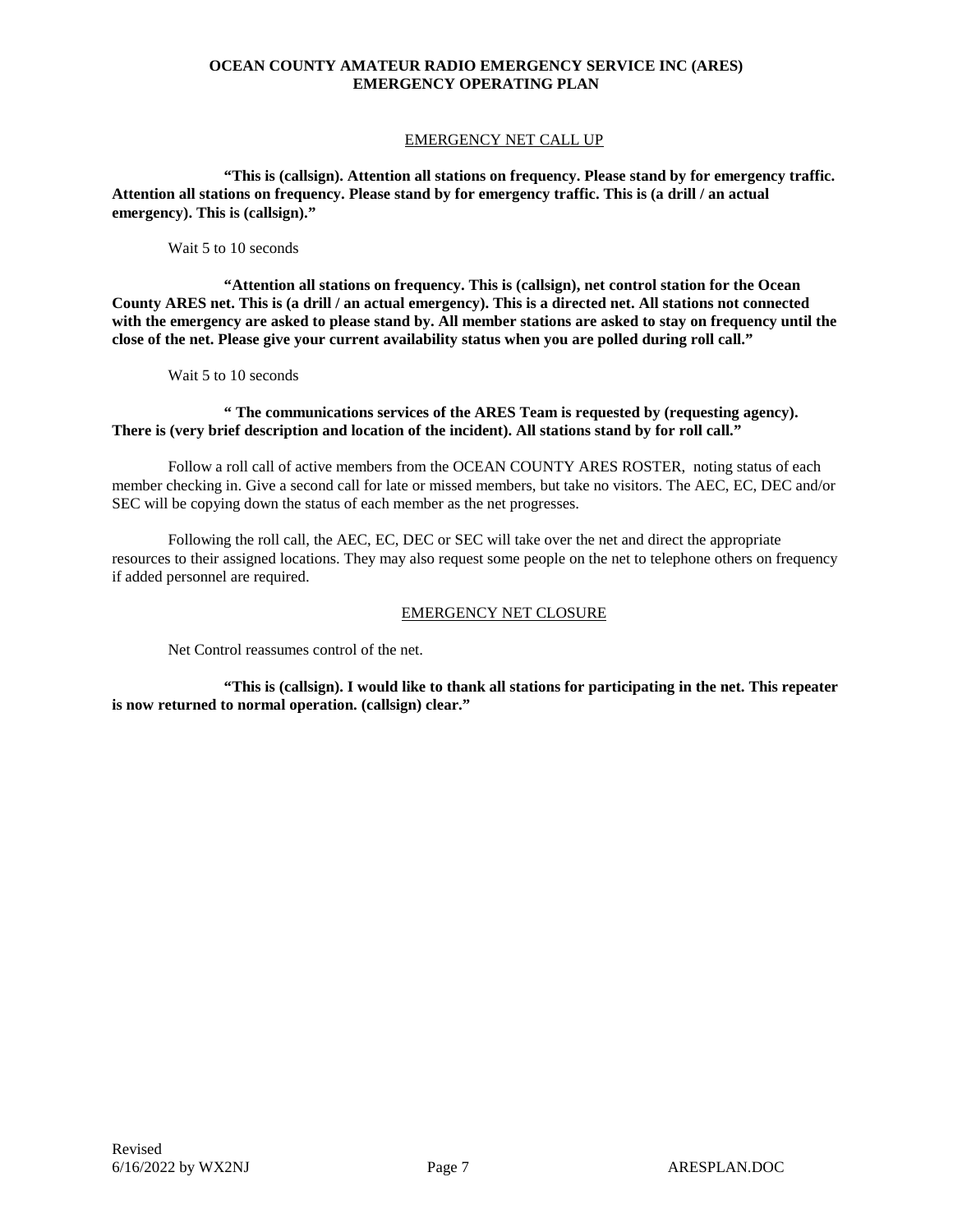#### OCEAN COUNTY SHELTERS

This list is provided to allow the radio operator to become aware of the potential shelter locations in Ocean County. A radio operator MUST contact the Shelter Manager, when arriving at a shelter to provide communications support. The Shelter Manager or his/her designee, is the ONLY person authorized to issue traffic to radio operators. This is an important concept to avoid non-essential traffic from congesting the emergency frequencies and to maintain the chain-of-command.

#### **Pinelands Regional High School 10-12**

565 Nugentown Road, P.O. Box 248 Little Egg Harbor 08087-0248

#### **Pinelands Regional Junior High School 7-9**

590 Nugentown Road, P.O. Box 248 Little Egg Harbor 08087-0248

#### **Southern Regional High School** 90 Cedar Bridge Road

Manahawkin 08050-3022

## **Southern Regional Middle School**

75 Cedar Bridge Rd. Manahawkin 08050-3056

#### **Toms River High School North 9-12** 1245 Old Freehold Road Toms River 08753

# **Toms River High School East 9-12**

1225 Raider Way Toms River 08753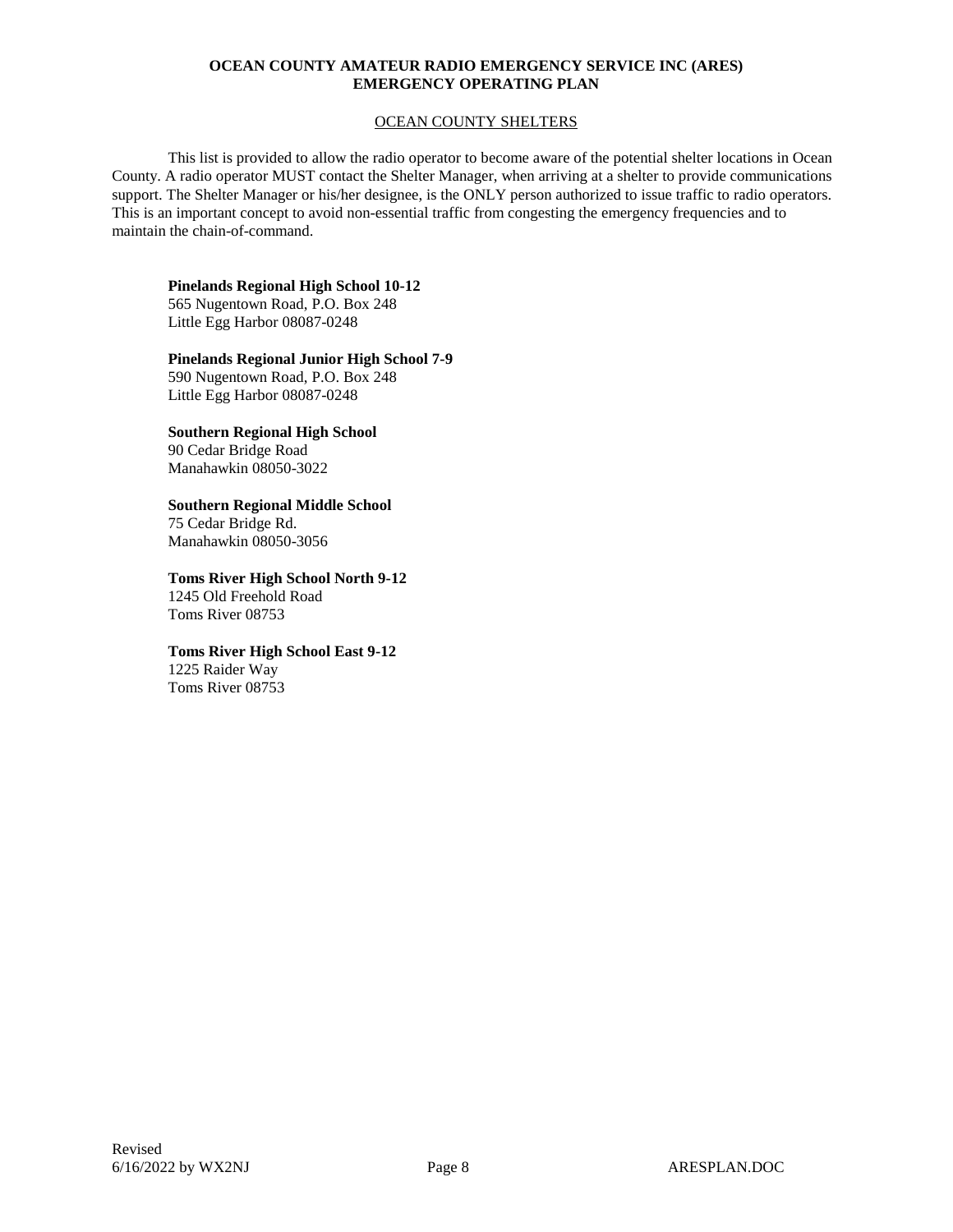#### ARES OPERATING FREQUENCIES

## **PRIMARY**

PRIMARY – NORTH REPEATER:

449.825 MHz output, 444.825 MHz input, PL of 131.8 – FM and C4FM, WA2RES Repeater located in Toms River. Tactical ID – NORTH1

PRIMARY – SOUTH REPEATER:

146.700 MHz output, 146.100 MHz input, PL of 192.8 – FM and C4FM, N2NF Repeater located in Tuckerton. Tactical ID – SOUTH1

PRIMARY – 2 METER FM SIMPLEX:

144.310 MHz, FM. Tactical ID – TAC1 146.505 MHz, FM. Tactical ID – TAC2

PRIMARY – 70 cm FM SIMPLEX: 445.950 MHz, FM. Tactical ID – TAC5 445.975 MHz, FM. Tactical ID – TAC6

PRIMARY – HF SSB VOICE: 3.9700 MHz, LSB. Tactical ID – 801 7.2300 MHz, LSB. Tactical ID – 401 28.355 MHz, USB. Tactical ID – 101

PRIMARY – HF DIGITAL:

3.5845 MHz, USB. Tactical ID – 801D 7.1200 MHz, USB. Tactical ID – 401D 28.118 MHz, USB. Tactical ID – 101D

PRIMARY – VHF/UHF DIGITAL:

WL2K: VARA FM, Wide or Narrow Mode, 145.010 MHz Simplex, WX2NJ-10 (EMCOMM). Tactical ID – WNLK

WL2K: VARA FM Digipeater, Wide or narrow Mode, WA2RES-14, 145.010 MHz Simplex, OC EOC Tower, Berkeley. Tactical ID – WA2RES-14.

WL2K: VARA FM Digipeater, Wide or narrow Mode, WA2RES-15, 145.010 MHz Simplex, Berkeley Police Tower. Tactical ID – WA2RES-15.

D-STAR: 445.36875 MHz output, 440.36875 MHz input, WA2RES B, Berkeley Police Tower, Not linked. Tactical ID – DSTAR

C4FM: 446.9750 MHz output, 441.9750 input, WA2RES/R in Harvey Cedars, linked to SCERN via Internet Openspot in DN only. Tactical ID – SCERN